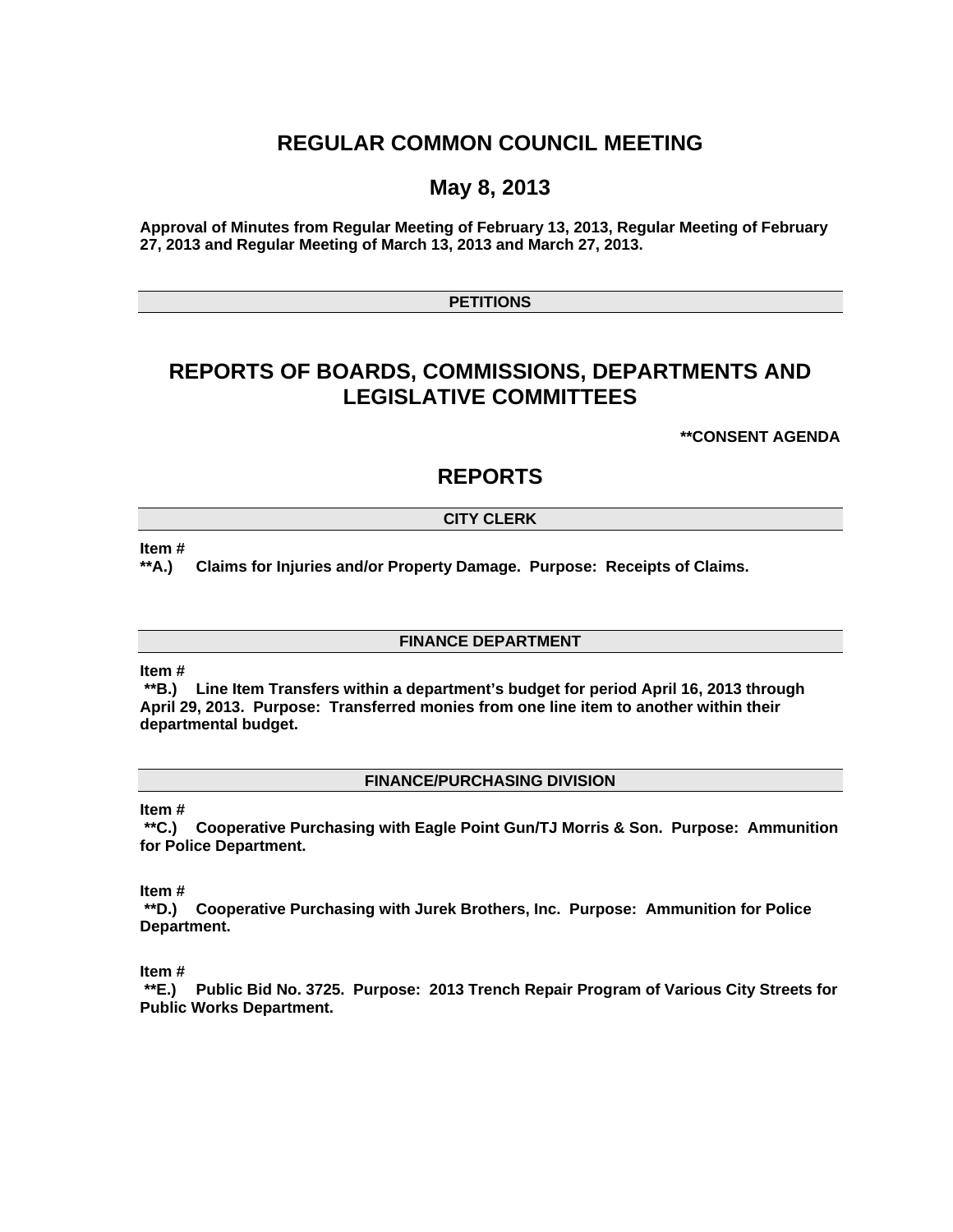**Item #** 

 **\*\*F.) Public Bid No. 3726. Purpose: Testing and Calibration of Large Water Meters for Public Works Department, Utilities Division.** 

# **Item #**

 **\*\*G.) Public Bid No. 3727. Purpose: Pool Chemicals.** 

# **ITEMS BACK FROM COMMITTEE**

# **COMMITTEE ON ADMINISTRATION, FINANCE AND LAW**

# **Item #**

**\*\*H.) Claims Sub-Committee. Purpose: Settlement of Claims.** 

# **RESOLUTIONS**

## **Item #**

**1.) Community Gardens. Purpose: Utilize several unused, city owned properties to build a community garden. M. Trueworthy** 

## **Item #**

**2.) 2013 Annual Consolidated Plan for HUD Programs. Purpose: Funding consideration under the CBDG, HOME and ESG Programs. C. Carlozzi, Jr., L. Hermanowski, E. Magnuszewski** 

## **Item #**

**3.) 2013 Neighborhood Assistance Act Program. Purpose: Submit approved program proposals to State of Connecticut Department of Revenue Services. C. Carlozzi, Jr., L. Hermanowski, E. Magnuszewski** 

## **Item #**

**4.) Provide technical assistance to enable the conversion and archiving of police records system and public safety computer assisted dispatch system. Purpose: Enter into contract with Tactical Technologies of Newport, Rhode Island. S. Bielinski** 

#### **Item #**

**5.) Rate Amendment – Water Department. Purpose: Community Garden located at 145 Chapman Street. L. Hermanowski, A. Platosz** 

## **Item #**

**6.) Budget Transfer – Parks and Recreation. Purpose: Memorial Day Parade bands and entertainment. S. Black, Rha-Sheen Brown, D. DeFronzo, J. Giantonio, E. Magnuszewski, E. Sanchez**